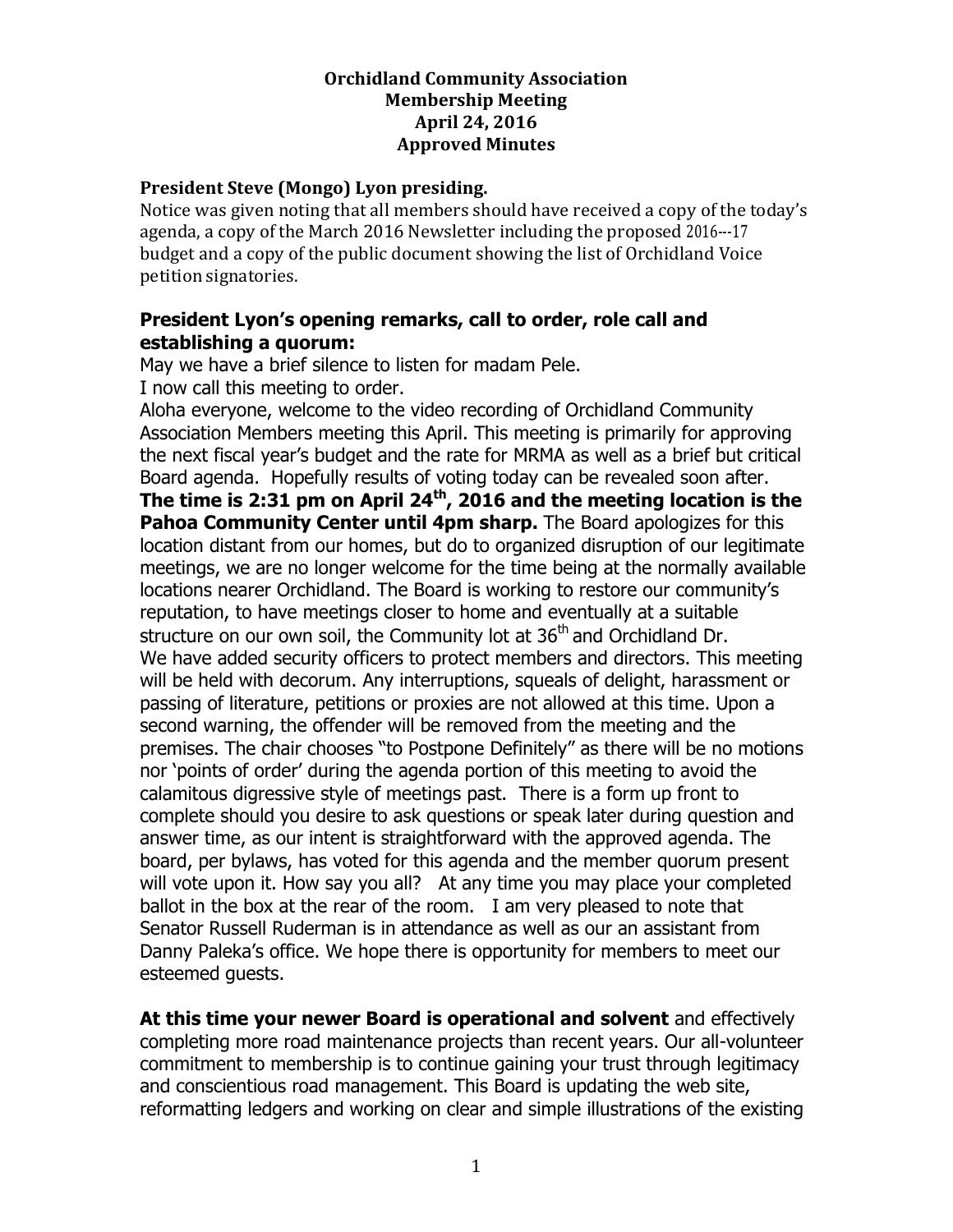and projected road projects and their costs. We have a Roads Committee and a Community Lot Committee (pancakes on the  $28<sup>th</sup>$ ). Being on a Board is as much fun as surfing on a shark! And mahalo for your attendance, as you all are naked in my mind.

**Role call:** The directors will please introduce themselves: Steve 'Mn'go' Lyon – Interim President Don Stoner - Vice President Tegen Greene – Treasurer Ric Wirick – Secretary Sky Platt – director Gerald Arkana – director

# **Please note we have 6 Board members present and about 30 members in good standing, a membership meeting quorum has been established.**

All these directors are in their first year of service, whereas my resume is interim. A short bit about me. I presumed the name Mn'go when I began my Kupuna league softball career 3 years ago. I thought it necessary to fit into the infamous Puna region. Though I will always be a houle to my wife's two Hawaiian sons, I have been enriched by the multi-cultural beauty we all find here, excepting maybe the dying Ohia, fire ants and sick snails. A retired Architect and duck fan, thank you Nike, with three gorgeous granddaughters, two of whom are all-star softball players. I served over 8 years on the board of Oregon's oldest HOA, 2400 suburban lots, very unlike our 2411 farm lots. Pineapple no ka oi. I twice attended annual OLCA member meetings and was appalled by the lack of integrity and direction. It appeared a group of members had been trading director chairs over decades and finally got exasperated enough to feel that a restart was their only option. They had tied themselves up with bad bylaws and a lack of paying members. They allowed increasing assessment debt to influence judgement rather than take the harder course of taking proper supportive actions.

They conceived a surreptitious plan to push OLCA into receivership for short term gain and needed a dysfunctional or insolvent board to do it thru overpriced contracts on road work and repaving already paved roads. The program was exposed by concerned directors and membership voted the hooligans off the board. You saved OLCA that day, but the day sadly continues…..Egos insulted, the outed hooligans filed a lawsuit claiming "gross mismanagement" against directors whom had just been voted in! That absurd contradiction is a case still in court with resolution hopefully May  $10<sup>th</sup>$ . In the meantime remaining cohort directors did everything they could to disrupt meetings to the result of restraining orders being placed and getting membership kicked out of Ainaloa longhouse and raise our insurances! Members eventually removed the last of the hooligans from the board as THESE nascent directors proved too strong. The Disruptors organized a pseudo board to confuse members and task the legitimate board and pursued a nefarious path. At state agency DCCA they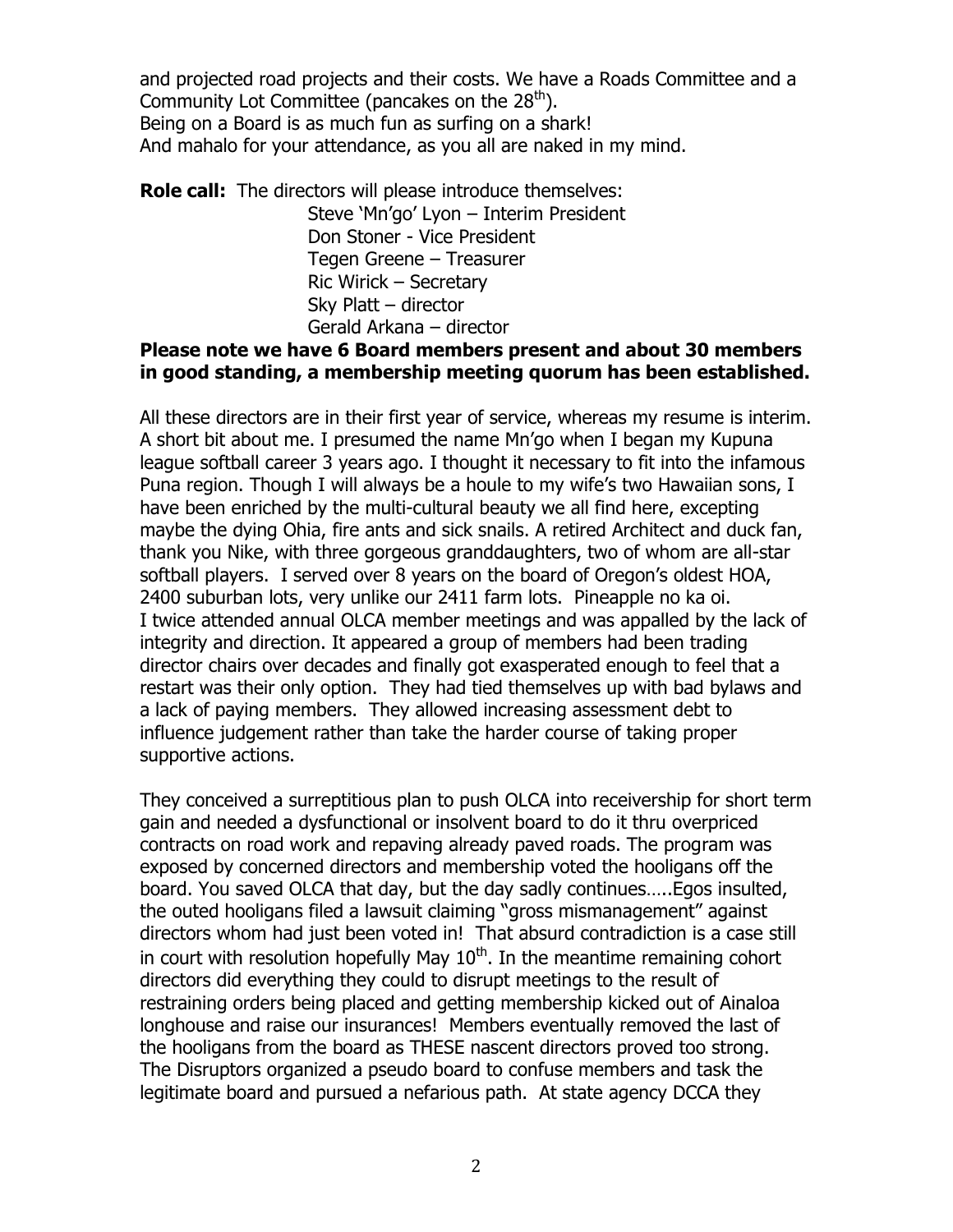illegally re-register as the OLCA board to attempt to take our bank accounts, our postal box and intimidate our bookkeeper into releasing our documents! In response we advised and protested but unresponsive DCCA cleared the records so that we do not exist and forthwith the banks froze our accounts! In this state an illegitimate group can, for \$25, stall a legitimate corporation worth hundreds of thousands and be left to fight it out in court for huge expense and time where before long dissolution is inevitable. The devious law breakers win out. You members are here to show support for your legitimate board and to demonstrate to the judge that we will not put up with system tyranny nor with a gang of frauds whom we shall denounce today!

## **Secretary Wirick would you please present todays agenda and motions:**

## **----- Motion to approve Board recommended agenda for General Membership Meeting.**

**Motion was seconded and approved by majority membership vote.** 

### **New Business:**

**1) Motion to reaffirm the 2015-16 Orchidland Community Association Board of Directors currently serving their 3-year terms to include: Don Stoner, Tegen Greene, Frederic (Ric) Wirick, Gerald Akana and Sky Platt. And the affirmation of interim OLCA Board member Steve (Mongo) Lyon.**

### **Motion was seconded**

**Discussion:** Board members: Don Stoner, Tegen Greene, Frederic (Ric) Wirick, Gerald Akana and Sky Platt have all served OLCA for the past 10 months OLCA Officers: Vice President Don Stoner, Treasurer Tegen Greene and Secretary Ric Wirick all three Board approved bank signatories.

President Steve (Mongo) Lyon joined the Board as an interim member on January 19, 2016 by unanimous vote at a regularly scheduled monthly BOD meeting. If needed Secretary Wirick can also provide a 2015--16 ballot count for the above Board of Directors, and/ or a copy of the BOD Minutes of January 19, 2016 noting the interim election of Steve (Mongo) Lyon. These documents are also available on the OLCA website, **[www.Orchidland.org](http://www.orchidland.org/)**

# **More discussion? With no more discussion, discussion has ended for Motion 1. Secretary Wirick would your read the motion.**

**Please vote Yes or No on your ballot.**

**A few members requested a hand vote and an informal count was taken. The vast majority of the membership present voted Yes.**

**2) Motion to denounce a dissident group of owners calling themselves agents of the Orchidland Community Association. These individuals DO NOT represent OLCA: Ricky Turner, Sherri Carden, Barbara Arthurs, Ariel Murphy, David Marquis, Ralph Boyea, Sharon Landry and Sally Waitt.**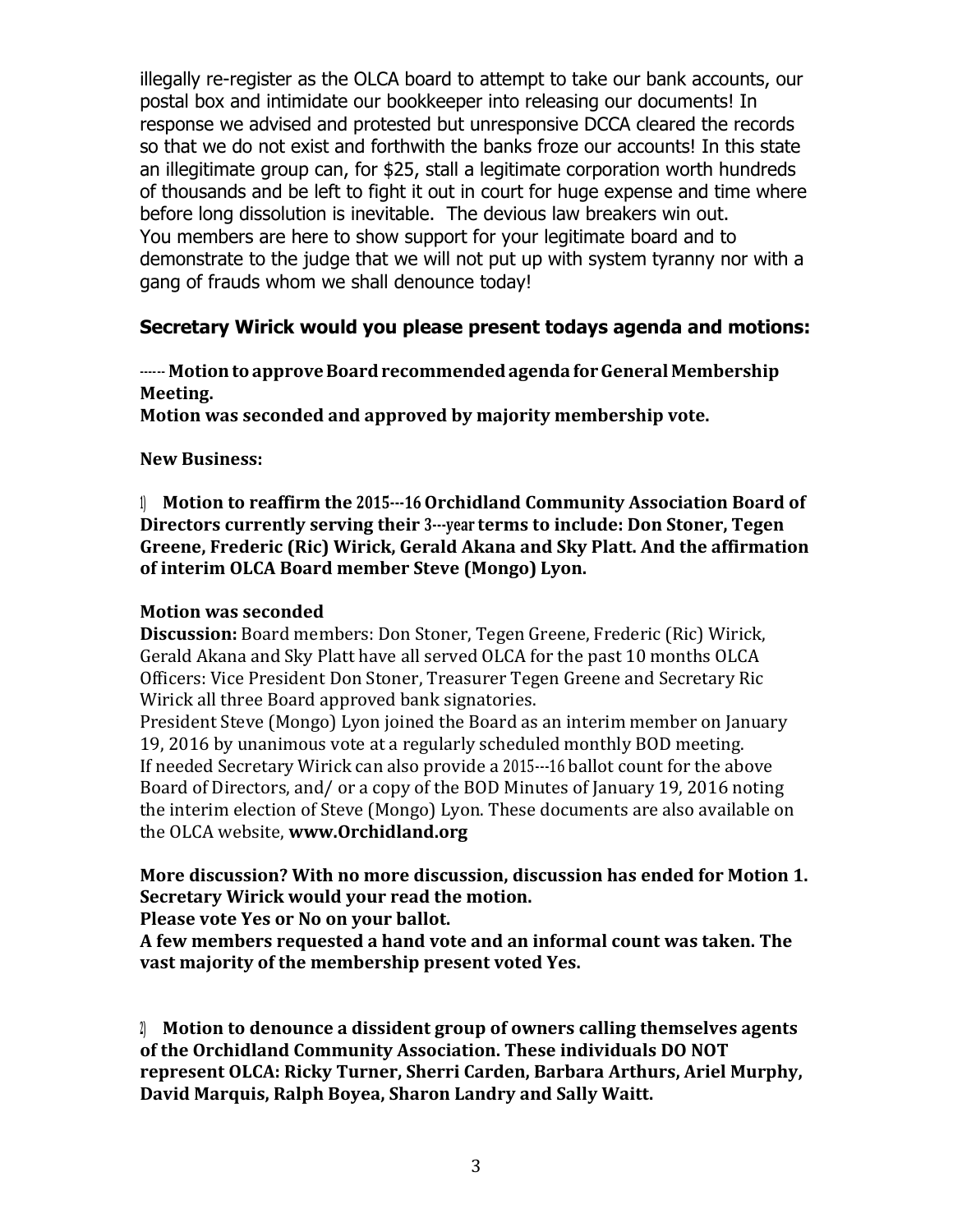#### **Motion was seconded. Discussion:**

A dissident group of owners have made themselves "agents" of Orchidland Community Association (OLCA) and in that capacity have falsely presented themselves as the legitimate Board of Directors (BOD), first to the Bureau of Business Registration (DCCA), and after that to the Post Office and financial institutions where the funds of OLCA are maintained. They have succeeded in getting the DCCA Registration records frozen as well as the OLCA Post Office Box and bank accounts.

Their actions leave little room for dispute that they are behaving like **IMPOSTERS** and **FRAUDS**!

Currently, there is one lawsuit (Civil No. 15--1---0238) already initiated by this group last July, which is still pending before Circuit Court Judge Nakamura, and has a hearing scheduled for May 10. Instead of respecting the authority of the presiding Judge over a case that they started, this group tried to split off from the genuine BOD after the November 1, 2015 Special Membership Meeting, when Board Members Barbra Arthurs and Peter Houle, who had supported the filing of the lawsuit, were removed from the Board by a majority of the voting membership.

Board President Ricky Turner tried everything that he could to obstruct the November 1, 2015 meeting and the vote on their removal. After the vote, he continually overstepped his authority as President of the Board, until at a regularly scheduled BOD meeting on November 17, 2015, a motion was made and seconded to remove him from the office of President. He was removed from office by a vote of the Board on January 19, 2016.

After Ricky Turner was removed as President of the OLCA Board, he acted without authority, pretending to still be President. He "called" a number of board meetings, which were attended by ex---Board Members, Barbra Arthurs and Peter Houle, and with their support continued the pretense by "accepting" a petition for the recall of the current Board, and holding an illegitimate "Special Membership Meeting" to vote on their petition. This petition was not properly presented to the legitimate Board, and the date of the "Special Membership Meeting" was not properly set. The vote taken at that fraudulent meeting is null and void.

However, the Barbra Arthurs/Peter Houle faction is not yet finished. They are calling their own fraudulent "General Membership Meeting" for April 23, 2016, still claiming that they are the one true board. **DON'T BE DECEIVED.**

This vote is to denounce the other "agents" as **IMPOSTERS AND FRAUDS.**

**More discussion:** a few members spoke in support of the "imposters and frauds." Most speakers were signatories of the Orchidland Voice petition threatening to dissolve OLCA and placing it into receivership. They showed their support for Barbara Arthurs and questioned proxy policy.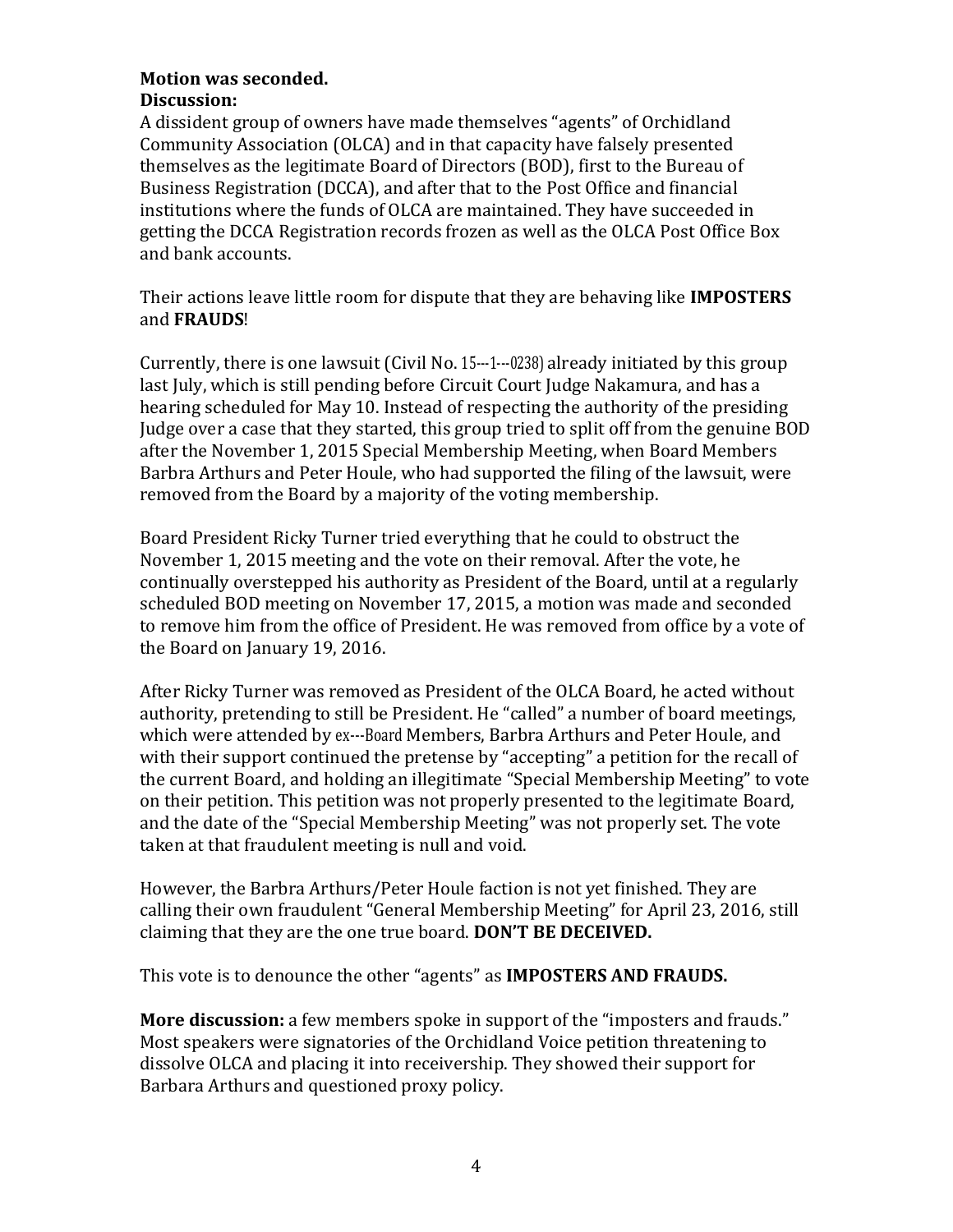The Board pointed out that State statute 414D allows proxy voting unless the bylaws state otherwise, OLCA By-laws are silent on the subject of proxies. One member asked how to get more information from the "imposters and frauds" website.

The Board pointed out that the group in question sent out a fraudulent newsletter in March 2016, and included contact information in that misleading publication.

**Discussion has ended for Motion 2. Secretary Wirick would your read the motion. Please vote Yes or No on your ballot.**

**A few members requested a hand vote and an informal count was taken. The vast majority of the membership present voted Yes.**

**3) Motion to approve the BOD recommended fee schedule for 2016-17 of \$100 Mandatory Road Maintenance Assessment fee (MRMA) and a \$100 Paving Assessment (not mandatory).**

## **Motion was seconded.**

**Discussion:** Over the past 10 months we have utilized the 2015--16 \$100 MRMA to service over 20 miles of unpaved side roads by opening drainages and adding gravel where needed. We are scheduled to service all of these unpaved side roads once again before the end of the fiscal year ending on June 30<sup>th</sup>. Please note, this would be the first time in Orchidland history that all side roads were serviced twice in one fiscal year. Mahalo for your support.

-- Utilizing the additional 2015-16 \$100 Paving Assessment fee, we were able to asphalt pave almost a half mile of the worst Main Access Roadway in all of Orchidland,  $40<sup>th</sup>$  and Pohaku Drive --- the elbow – it was built---up to engineering specifications and paved. This section of roadway was chosen because it was the worst section of Main Access Roadway in all of Orchidland. It presented the greatest liability risk to OLCA while at the same time serving the largest number of vehicles. This section of roadway has also been used as an "emergency by---pass" roadway.

Your continued support of the upcoming 2016---17 Paving Assessment will allow us to pave the last section of Pohaku Drive and Laniuma Drive from 39<sup>th</sup> to 40<sup>th</sup> Ave., and if enough support is received the final section of Illima Drive from 36th to 37th. And that would complete the entire Paving Plan.

Please encourage all Orchidland residents to support the annual Paving Assessment: With more support ------ we can pave more Main Access Roadways! Our current paving contractor, Fujiyama Construction has under bid some competing contractors by one half. We can asphalt pave approximately 1 mile of roadway for \$400,000. This includes 2" of base course; grading, crowning and vibra---paking; 2" of hot asphalt pavement and rolling.

------In closing ------ we are in process of beginning the most extensive signage project in Orchidland's history, signage that is intended help slow down and reduce traffic flow, increase the road safety and reduce our liability risks to our Association.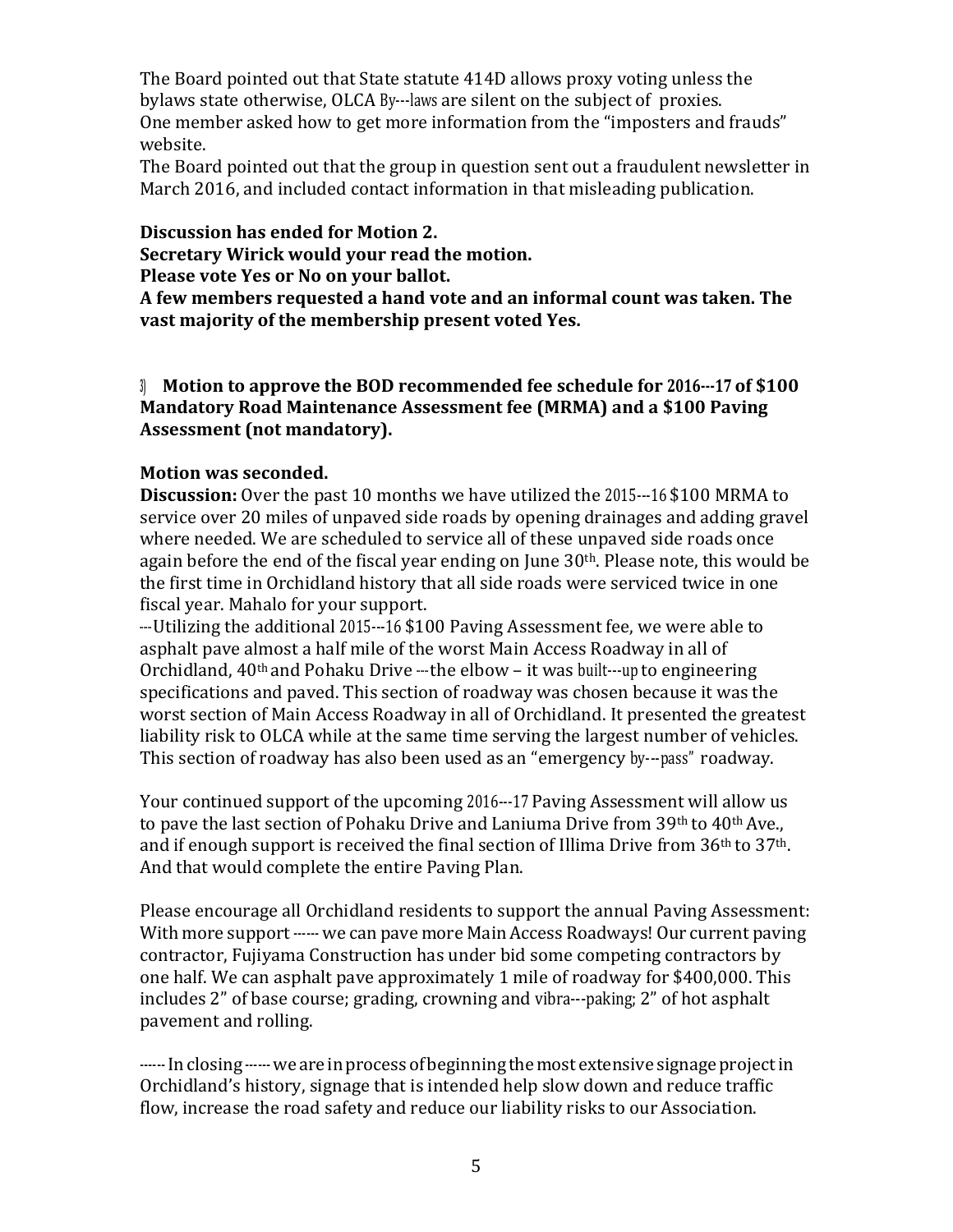**More discussion:** There were some questions regarding billing and it was noted that the 2016-17 statement, once approved by membership ballot vote would include the wording of Motion 3.

**Discussion ended for Motion 3.**

**Secretary Wirick would your read the motion.** 

**Please vote Yes or No on your ballot.**

**A few members requested a hand vote and an informal count was taken. The vast majority of the membership present voted Yes.**

# **4) Motion to approve the BOD recommended budget for 2016-17 as distributed in the March 2016 newsletter.**

## **Motion was seconded.**

**Discussion:** The proposed budget was sent out to the entire membership in the March 2016 Newsletter; today you have received a copy for review and comment. It is primarily based on last year's expenses.

**More discussion:** A question was asked regarding the estimated legal fees/ costs for 2016-17. It was noted that these fees were based on monthly consultation and not for the actual cost defending a lawsuit.

**Discussion ended for Motion 3.**

**Secretary Wirick would your read the motion.** 

**Please vote Yes or No on your ballot.**

**A few members requested a hand vote and an informal count was taken. The vast majority of the membership present voted Yes.**

**--** That concludes Membership business and motions.Nextwewill hear the annual reports by the President, Treasurer, Road Maintenance Committee and Social Committee.

# **Reports:**

President/ Steve (Mongo) Lyon had already given his report earlier. Treasurer/ Tegen Greene noted that the OLCA bookkeeping had been interrupted by the actions of the "imposters and frauds" listed in Motion 2. She deferred Treasurer's report and noted that the comprehensive RMC report that would include most OLCA financials..

Road Maintenance Committee (RMC) presented by Secretary Frederic (Ric) Wirick:

### **Orchidland Community Association Road Maintenance Committee Report Membership Meeting April 24, 2016**

Thank you, mahalo for being here today and showing your support for the most productive Road Maintenance Committee in Orchidland's history. Your Committee members are: Don Stoner, Sky Platt, Gerald Akana and myself, Ric Wirick. We have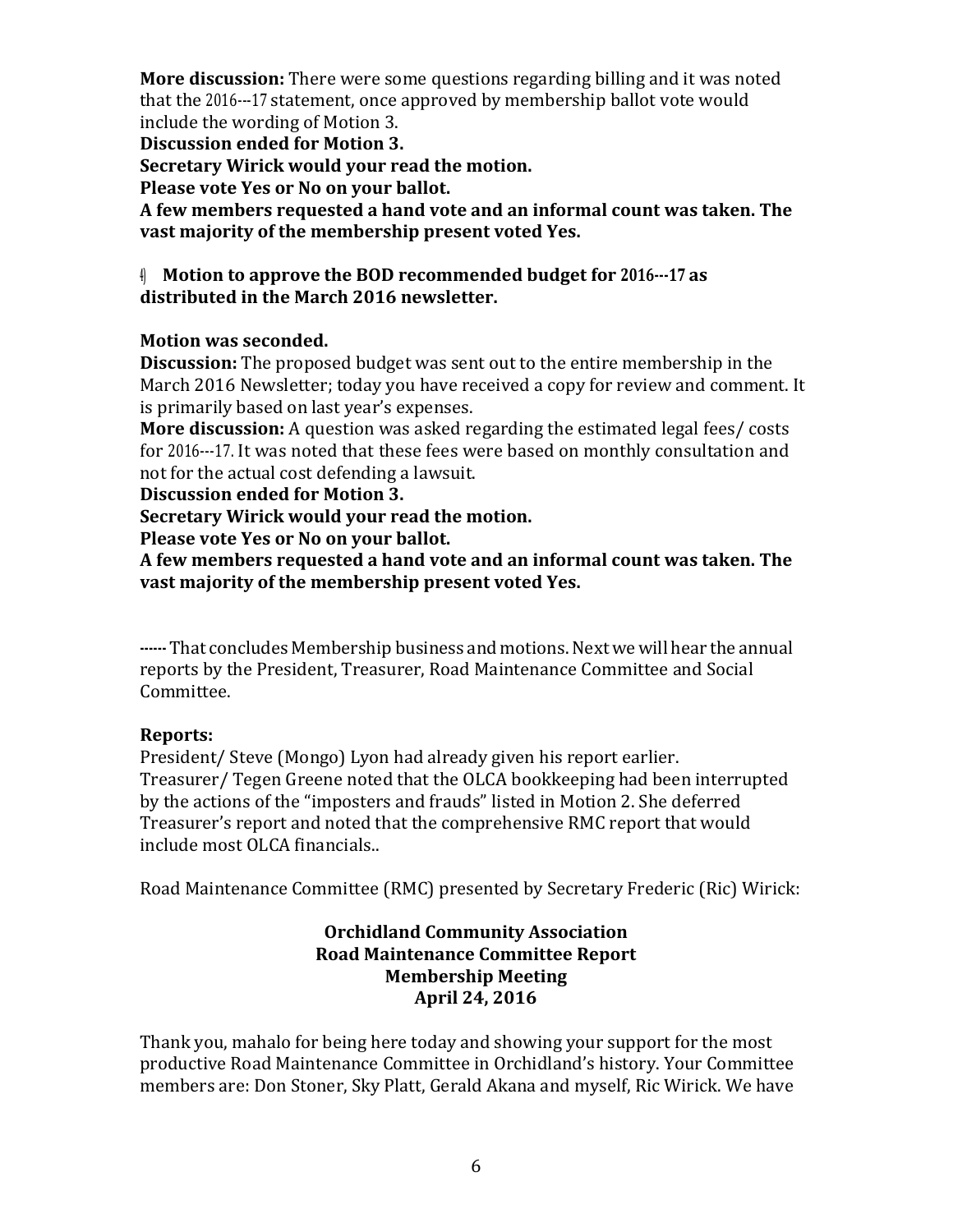been working closely with fully insured contractors for the past 10 months to serve our greater Community.

Our accomplishments over the past ten months include:

-3.6 miles of chip-seal roadways recoated

----- 20 miles of side roads serviced by opening drainages and adding gravel where needed.

------ Almost half mile of the worst Main Access Roadway in all of Orchidland, 40<sup>th</sup> and Pohaku Drive (the elbow) was built---up and paved. This section of roadway was chosen because it was the worst section of Main Access Roadway in all of Orchidland. It presented the greatest liability risk to OLCA while at the same time serves the greatest number of vehicles. This section of roadway has also been used as an "emergency by---pass" roadway.

------ And we e are in process of beginning the most extensive signage project in Orchidland's history, signage that is intended slow down and reduce traffic flow, increase the road safety and reduce our liability risks.

Road maintenance is an on---going process and must be done on a regular basis. We are scheduled to service the 20 miles of unpaved side roads once again; this will be the second time in a 12---month cycle – and a first in Orchidland history.

BUT and it's a BIG BUT ------ unfortunately over the past month we have not been able to move forward with any road projects because a small gang of "imposters and frauds" had threatened to seize Orchidland financial funds, and in-turn the banks and credit unions have frozen our Orchidland accounts forsafekeeping.

This interruption of OLCA funding is NOT allowing us ------ the Road Maintenance Committee to serve you ------ our Community.

Here is how you can help us get OLCA funds freed up and back onto our roadways. 1) We have provided you with a list of members that have threatened Orchidland Community Association with dissolution and receivership. Some of these same signatories are now serving on the "imposter and frauds" board – and have participated in the disruption of OLCA funding. Call them and encourage them to step down, Bob Arthurs listed his phone number on the "imposter and frauds" March newsletter.

2) Show your support in Third District Court on May 10th at the courthouse in Hilo. We will expose listed plaintiff Barbara Arthurs for her leadership of the "imposters and frauds," her disruptive behavior and actions which has put the safety and welfare of Orchidland residents injeopardy.

3) Contact us with your support, talk with us after the meeting, set up a time for us to speak with others in your neighborhood. Go to our website and send us an email showing your support and willingness to work together to get OLCA funding back on track and onto the roads.

Now onto the financial report from the Road Maintenance Committee for 2015---16, this is an overview of the monies collected and spent on Orchidland roadways over the past 10 months. Because the "imposters and frauds froze Orchidland funds this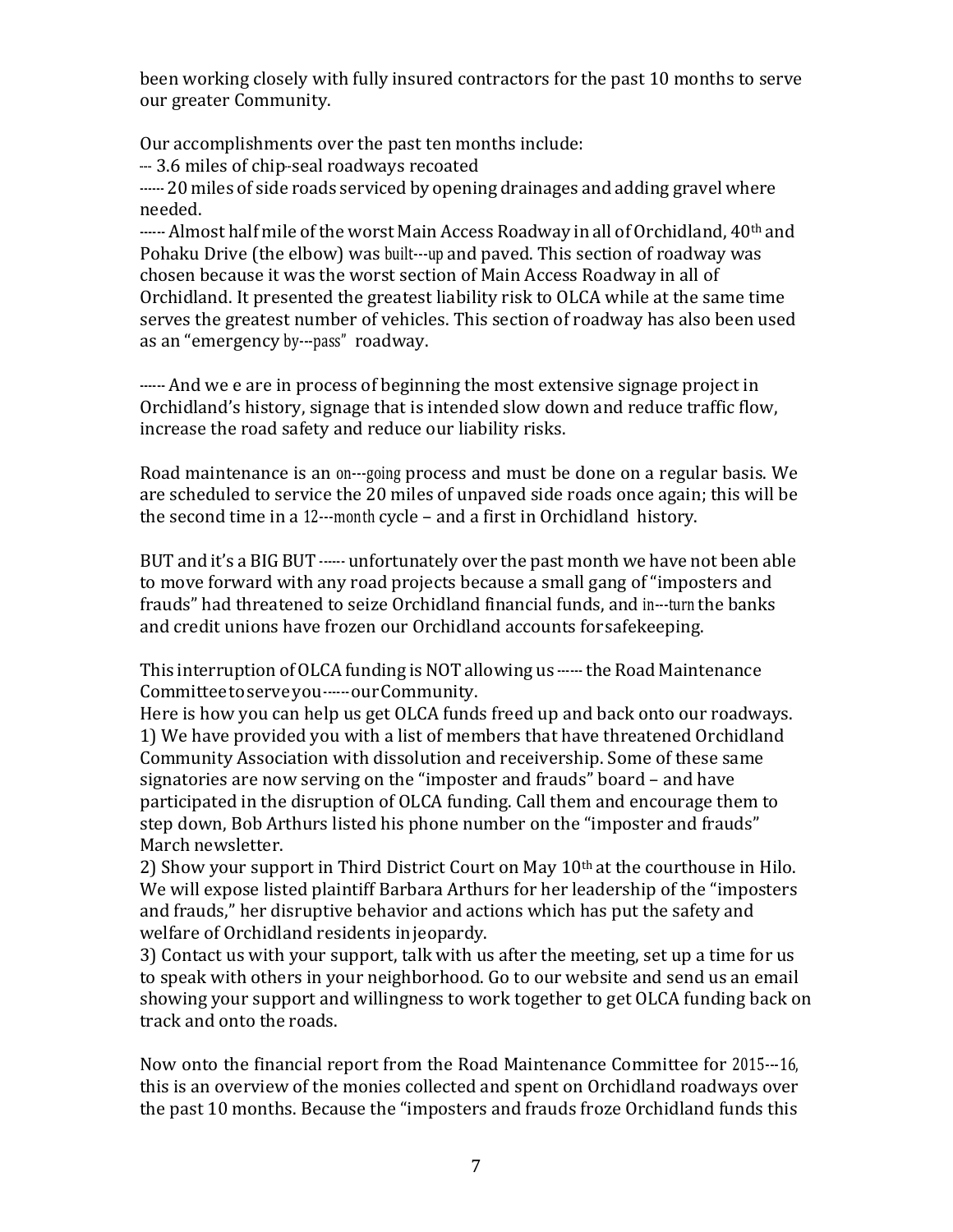unaudited report covers only a period of time from July 1, 2015 through February 29, 2016:

-- We spent a \$130,000 for chip---seal repair projects and have a balance of \$10,643 remaining in the fund.

----- We spent \$4,608 in paving projects, which left a balance of \$188,320 in the paving account. It should be noted that the 40<sup>th</sup> Ave and Pohaku Drive paving project cost \$180,470 in March 2016 leaving a remaining balance of \$7,851 in the paving account as of March 31, 2016.

----- We spent \$100,417 in road maintenance leaving a remaining balance of \$99,767 in the road maintenance account.

----- We spent \$42,605 in Administrative costs leaving a remaining balance of \$3,359 in that account. This is significantly less than what was spent during the 2014--15 fiscal year.

It is very unfortunate that we have had to spend \$39,061 on legal fees defending Orchidland against a frivolous lawsuit presented by Orchidland Voice. We have \$65,363 remaining in the legal defense fund account.

For the upcoming fiscal year 2016-17 the Board of Director's has recommended an additional \$100 paving assessment fee. It goes without saying; the more members that contribute to the paving fund, the more paving that will be completed. As additional paving funds become available the remaining unpaved sections of Main Access Roads including Pohaku Drive, Laniuma Drive between 39th and 40th Ave., and Illima Drive between  $36<sup>th</sup>$  and  $37<sup>th</sup>$  are projected to be paved. The cost of these asphalt---paving projects utilizing our current contractor is estimated to be approximately \$400,000 per mile. The roads can only continue to be paved with your continued support. Mahalo

**Social Committee report by Elizabeth Wewers:**

Aloha friends and neighbors...

I am Beth Wewers and have taken on the role as chairperson of the "social committee " for the Orchidland Community Association.

Being a member in Orchidland for nearly 10 years , I feel it is my calling to bring a positive flair to the community. Kicking off the first event with the "Pancake Breakfast" May 28.

Please bring your family and friends to this fun loving event. Share your talents, jam on your ukulele, promote positive fellowship. Help bring this community together with a light hearted spirit. Let's party and have fun! Feel free to contact me thru our Facebook site @ Orchidland Community Association. Mahalo!